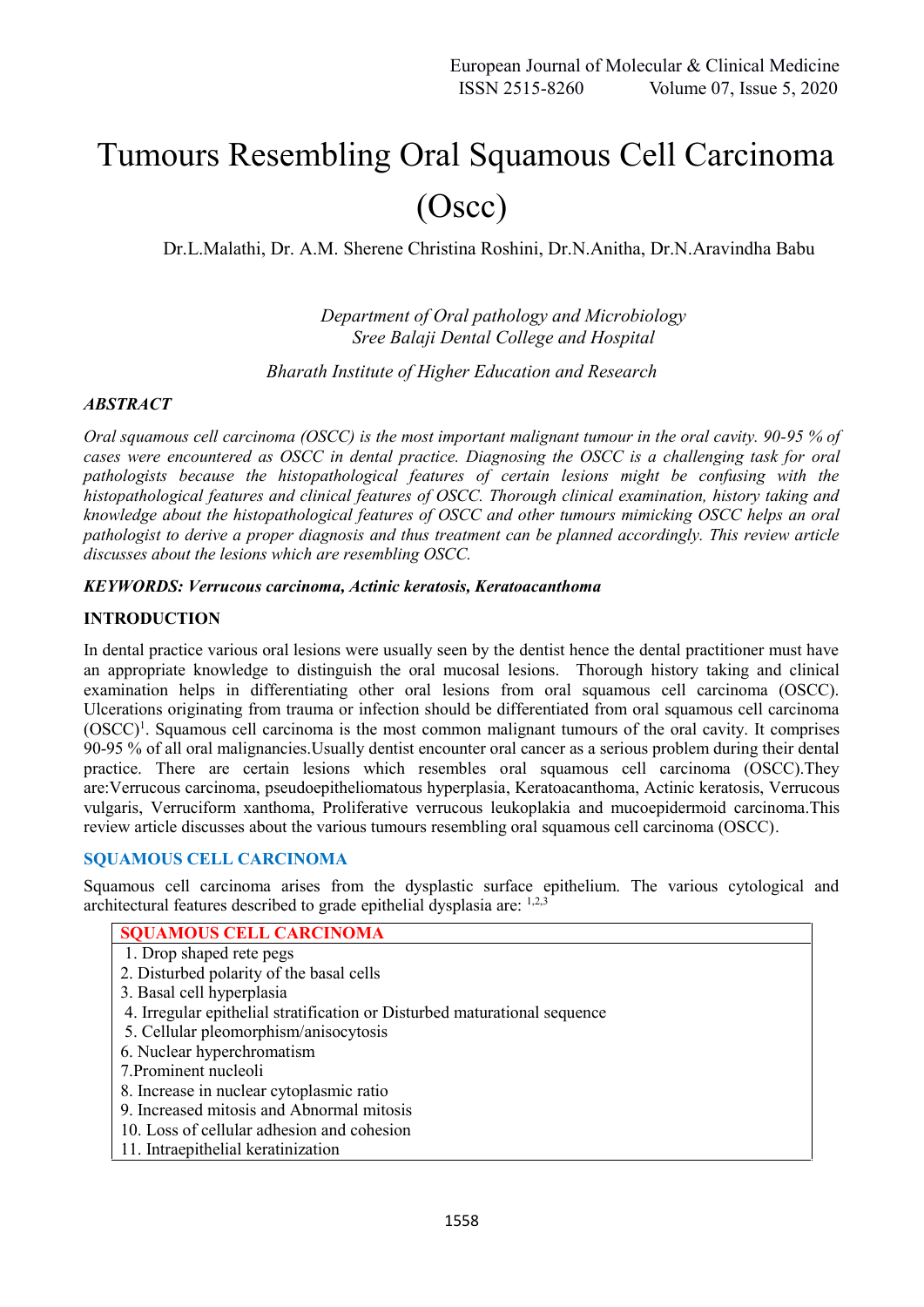

## **FIGURE 1:SQUAMOUS CELL CARCINOMA AND ITS VARIANTS**

Squamous cell carcinoma





Carcinoma in situ

Invasive carcinoma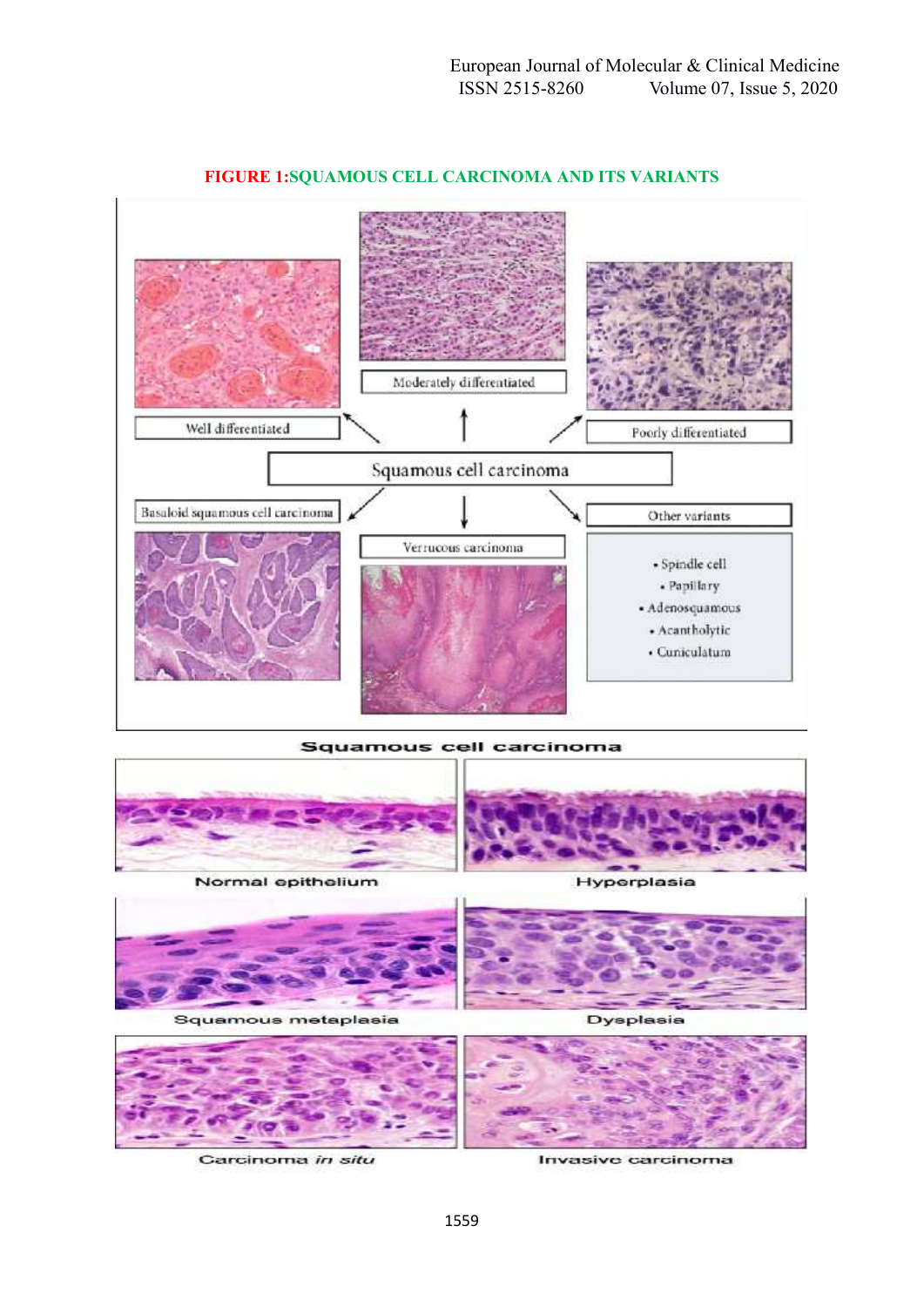- $\triangleright$  According to the dysplastic features, grading and variants of oral squamous cell carcinoma can be diagnosed.
- $\triangleright$  There are certain lesions which seems to be mimicking Oral squamous cell carcinoma. They are:

## **VERRUCOUS CARCINOMA**

- $\triangleright$  The epithelium is hyperplastic in nature with numerous keratin projecting superficially. Bulbous rete ridges are appreciated.
- $\triangleright$  Characteristic sign of this tumour is parakeratin plugging .<sup>4</sup>
- $\triangleright$  Above the basal and suprabasal layers minimal or no pleomorphism can be noted in a classic case.<sup>5</sup>
- $\triangleright$  Lymphoplasmacytic inflammatory host reaction is observed, in some cases where keratin has plunged deep into the connective tissue inducing foreign body granuloma formation.

## **FIGURE 2:VERRUCOUS CARCINOMA SHOWING PARAKERATIN PLUGGING**



#### **PSEUDOEPITHELOMATOUS HYPERPLASIA**

- Epithelium shows degree of epithelial thickening, hyper granulosis and ortho- or parakeratosis.
- $\triangleright$  Proliferating epithelial tongue like projections anastomose with each other thus entrapment of stromal compartment.<sup>6</sup>
- $\triangleright$  It consists of elongated thick downward projection of the epithelium with jagged borders and a pointed base.
- $\triangleright$  It has concentric layers of keratinocytes with a focal central keratinization, which is keratin pearl formation. Mitotic figures may be seen, but they are not abundant or atypical<sup>7</sup>

## **FIGURE 3: PSEUDOEPITHELOMATOUS HYPERPLASIA SHOWING CONCENTRIC LAYERS OF KERATINOCYTES WITH A FOCAL CENTRAL KERATINIZATION**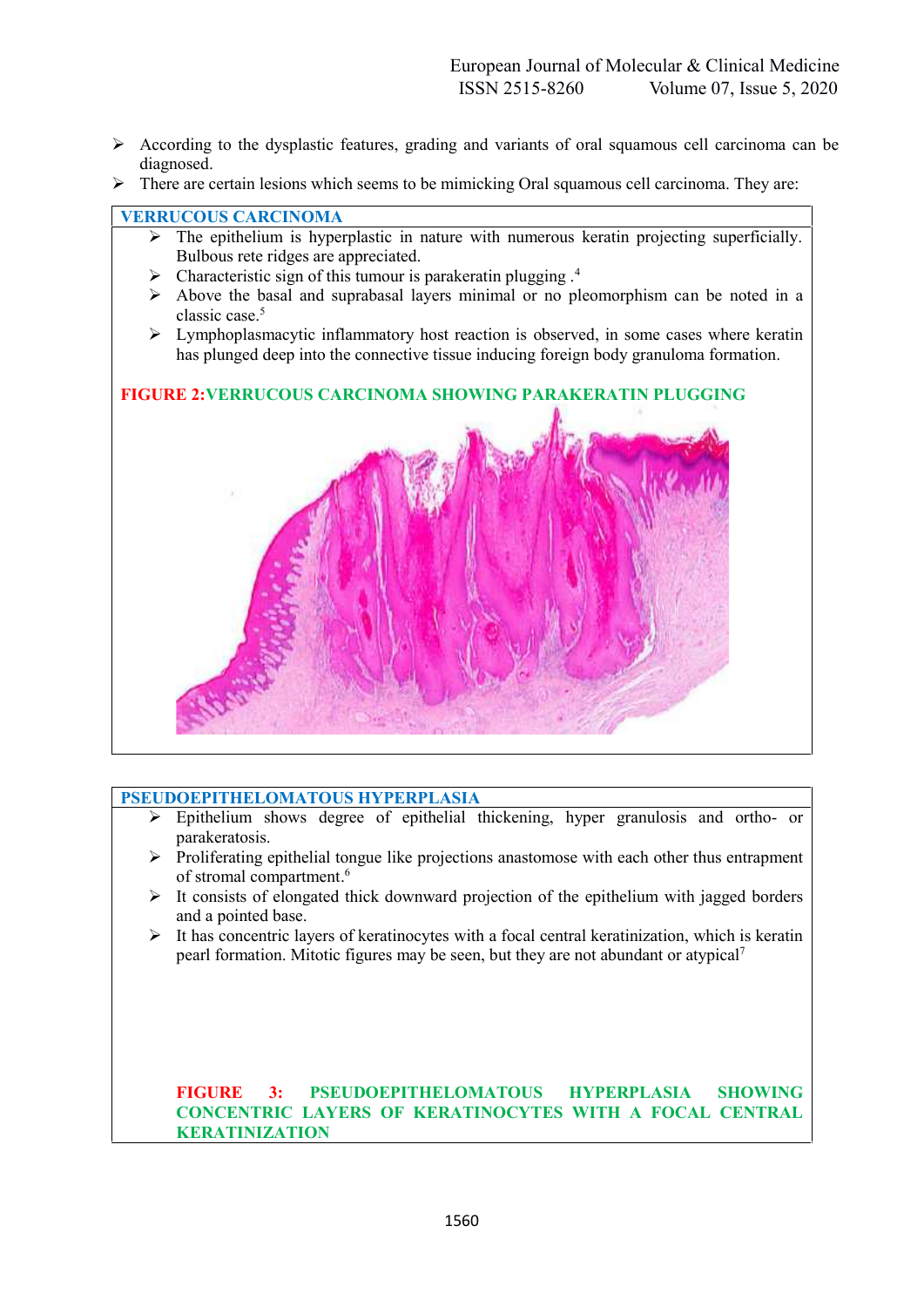

#### **KERATOACANTHOMA**

- $\triangleright$  Hyperplastic squamous epithelium extending into the underlying connective tissue.
- $\triangleright$  The epithelial cells shows dysplastic features and the surface is covered by a thickened layer of parakeratin ororthokeratin with central plugging.
- $\triangleright$  Classic keratoacanthoma reveal a peripheral zone formed by squamous cells with atypical mitotic figures, hyperchromatic nuclei and loss of polarity<sup>8</sup>

**FIGURE4:KERATOACANTHOMA (a) SHOWING HYPERPLASTIC SQUAMOUS EPITHELIUM EXTENDING INTO THE UNDERLYING CONNECTIVE TISSUE (b) SHOWING PARAKERATIN OR ORTHOKERATIN WITH CENTRAL PLUGGING**



## **ACTINIC KERATOSIS**

The epithelium shows

- $\triangleright$  Hyperkeratosis
- $\triangleright$  Acanthosis
- Tear drop shaped rete ridges
- $\triangleright$  Dysplasia may be present. If dysplasia is in full thickness then it is known as Bowenoid keratosis<sup>9</sup>

## FIGURE 5:ACTINIC KERATOSIS SHOWING TEAR DROP SHAPED RETE RIDGES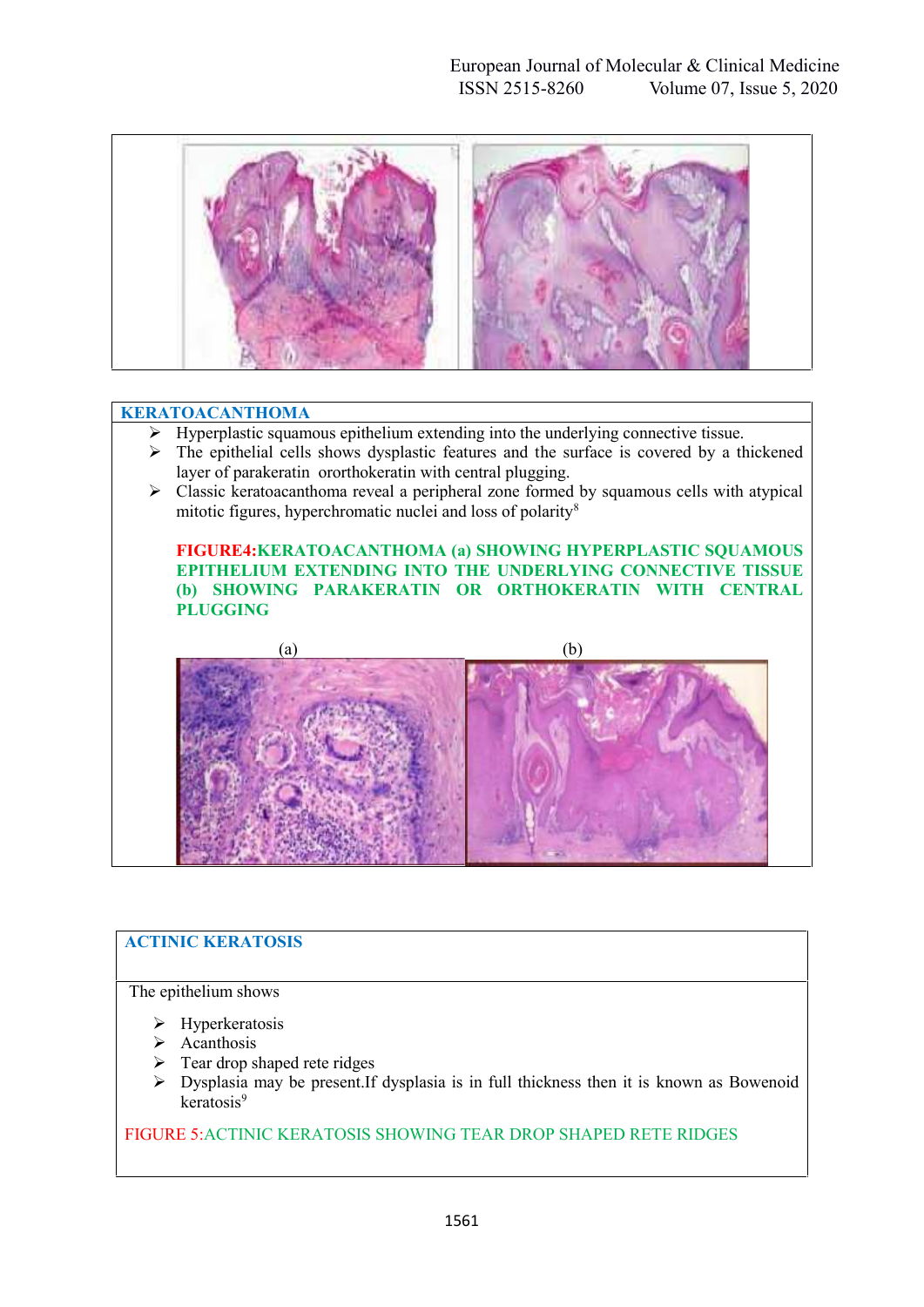

## **VERRUCOUS VULGARIS**

- $\triangleright$  Proliferation of stratified squamous epithelium into finger like projection
- $\triangleright$  Prominent granular cell layer are noticed
- $\triangleright$  Connective tissue exhibits chronic inflammatory cell infiltrate<sup>10</sup> **FIGURE 6: VERRUCOUS VULGARIS SHOWING PROMINENT GRANULAR CELL LAYER**



# **VERRUCIFORM XANTHOMA**

- $\triangleright$  Epithelium exhibits hyperkeratosis and acanthosis.
- $\triangleright$  Clefts between the epithelial projections are filled with parakeratin.
- $\triangleright$  Uniform rete pegs can be noticed.
- $\triangleright$  Within the connective tissue Xanthoma cells (lipid laden foam cells) can be noticed which is referred to as histiocytes. $11,12$

## **FIGURE 7: VERRUCIFORM XANTHOMA SHOWING HISTIOCYTES**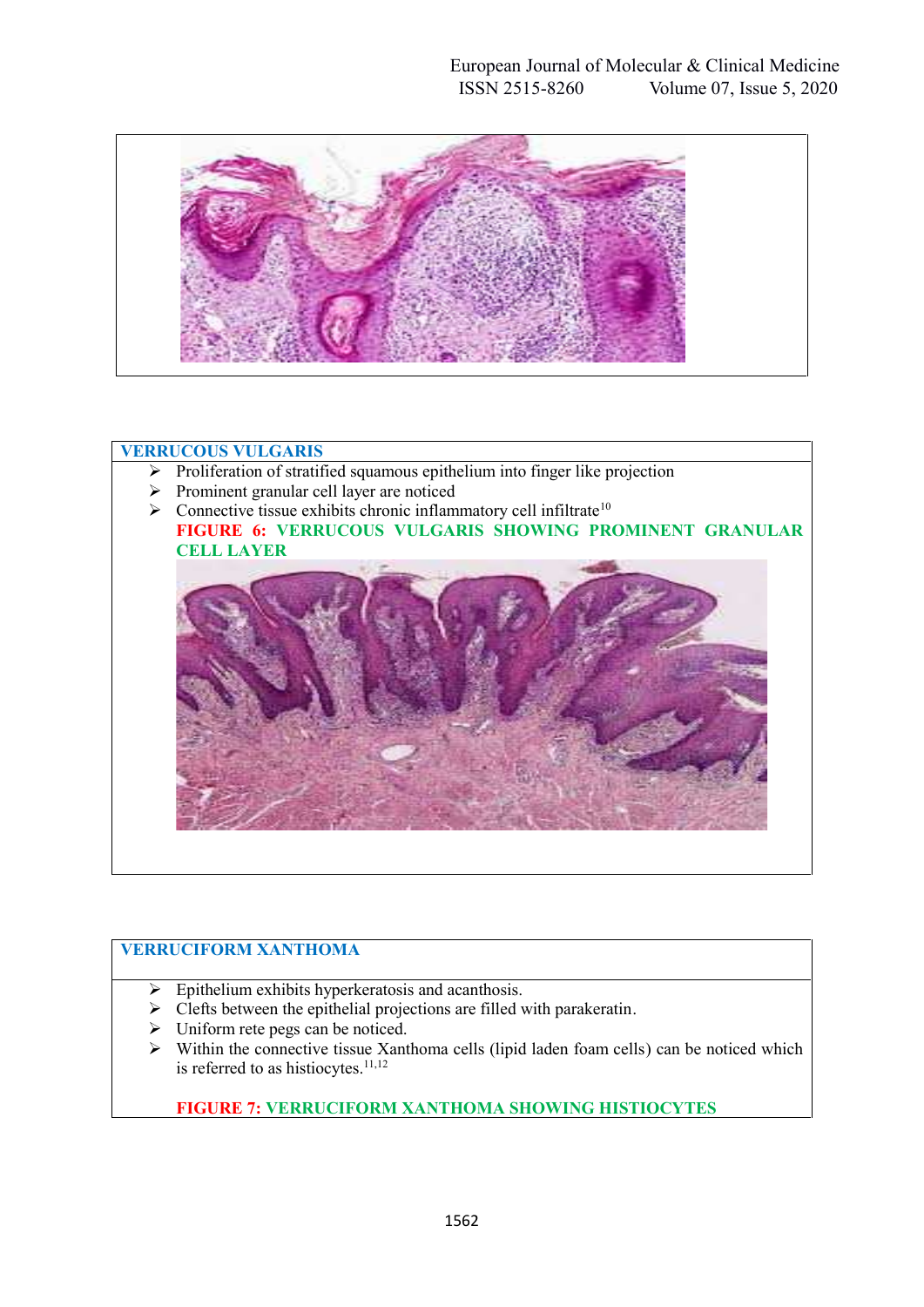

## **PROLIFERATIVE VERRUCOUS LEUKOPLAKIA**

- $\triangleright$  Epithelium is hyperplastic in nature and it is hyperkeratotic. It also shows certain dysplastic features.
- $\triangleright$  Connective tissue exhibits chronic inflammatory cell infiltrate.<sup>13</sup> **FIGURE 8: PROLIFERATIVE VERRUCOUS HYPERPLASIA SHOWING HYPERKERATOSIS AND ACANTHOSIS**



#### **MUCOEPIDERMOID CARCINOMA**

- $\triangleright$  Though it is a salivary gland tumour, it appears in most of the site where SCC and their variants occur.
- $\triangleright$  Mucoepidermoid carcinoma is a malignant epithelial neoplasm comprising of both mucus producing cells and epidermoid (ie, squamous) cells.
- $\triangleright$  These 2 cell types are present in various proportions in different tumours. The ratio of these cell types is important in grading the malignancy.
- $\triangleright$  The higher grade of tumour is predicted by the percentage of squamous cells<sup>14</sup>

## **CONCLUSION**

Knowledge about the lesions which are histopathologically similar to Oral squamous cell carcinoma (OSCC) is very important for a dentist in clinical practice. Hence understanding the histological patterns of the lesions leads to proper diagnosis by which treatment can be planned accordingly.